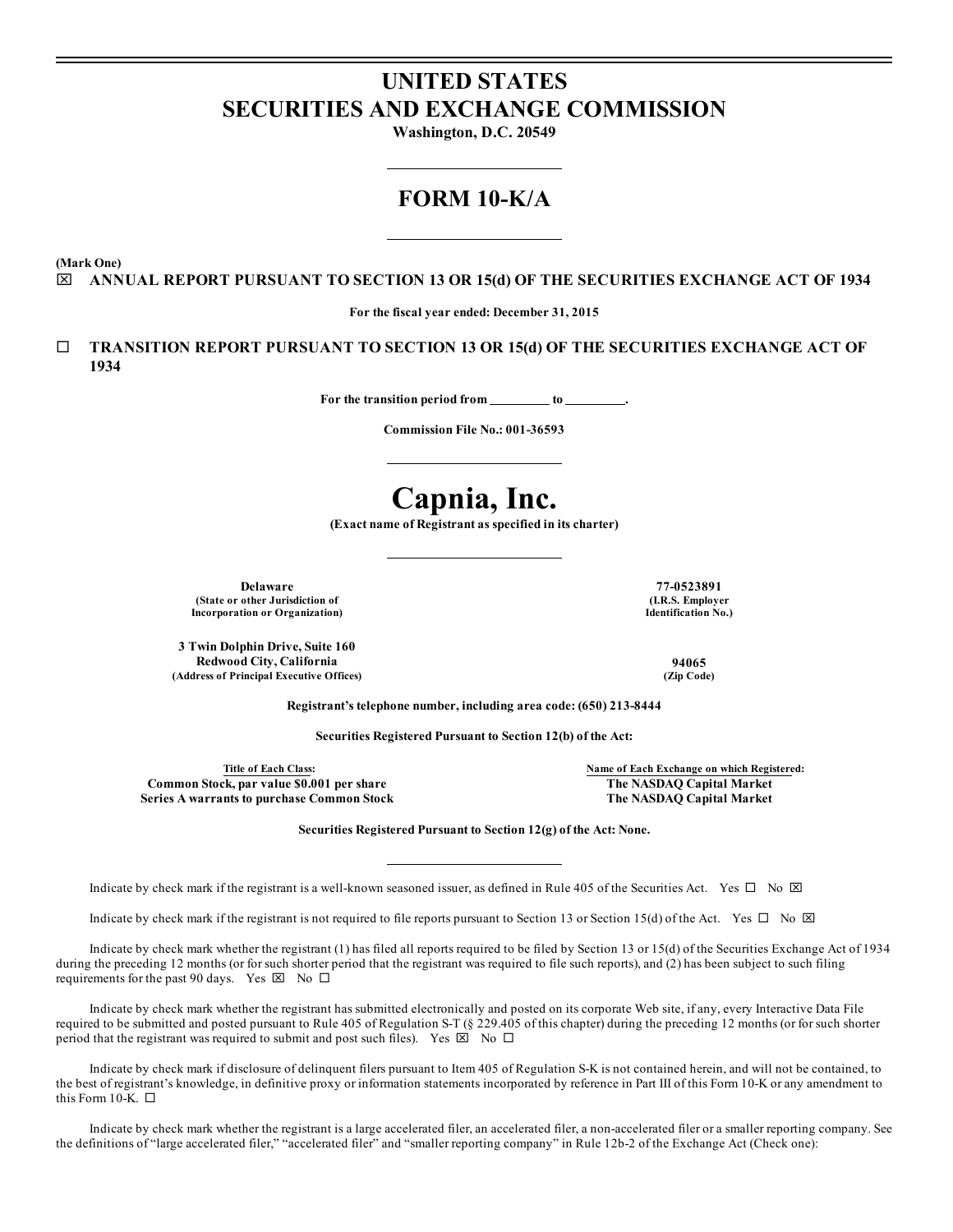Indicate by check mark whether the registrant is a shell company (as defined in Rule 12b-2 of the Act). Yes  $\Box$  No  $\boxtimes$ 

The aggregate market value of voting stock held by non-affiliates of the registrant on November 13, 2014, based on the closing price of \$3.88 for shares of the registrant's common stock as reported by the NASDAQ Capital Market, was approximately \$6.2 million. The registrant has elected to use November 13, 2014 as the calculation date, which was the initial trading date of the registrant's common stock on the Nasdaq Capital Market, because on June 30, 2014 (the last business day of the registrant's most recently completed second fiscal quarter), the registrant was a privately-held company.

As of March 15, 2016 there were 15,404,691 shares of the registrant's Common Stock, par value \$0.001 per share, outstanding.

### **DOCUMENTS INCORPORATED BY REFERENCE**

Portions of the registrant's Definitive Proxy Statement to be filed with the Commission pursuant to Regulation 14A in connection with the registrant's 2016 Annual Meeting of Stockholders, to be filed subsequent to the date hereof, are incorporated by reference into Part III of this Report. Such Definitive Proxy Statement will be filed with the Securities and Exchange Commission not later than 120 days after the conclusion of the registrant's fiscal year ended December 31, 2015. Except with respect to information specifically incorporated by reference in this Form 10-K, the Proxy Statement is not deemed to be filed as part of this Form 10-K.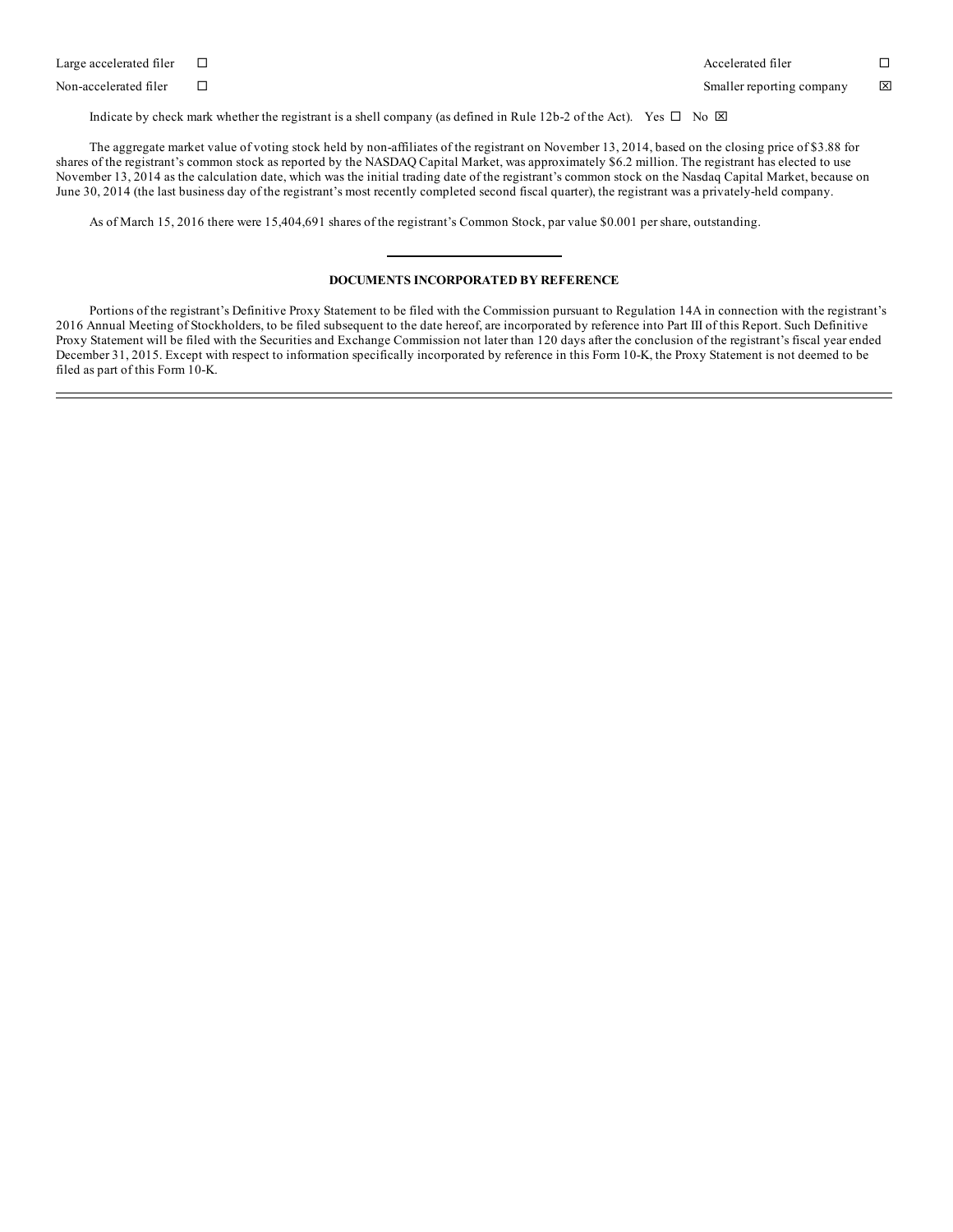#### **EXPLANATORY NOTE**

This Amendment No. 1 to Form 10-K/A (this "Amendment") amends the Annual Report on Form 10-K of Capnia, Inc. (the "Company") for the year ended December 31, 2015, originally filed with the Securities and Exchange Commission on March 25, 2016 (the "Original Filing"). This Amendment is being filed solely to include revised Exhibits 31.1 and 31.2, which replace the previously filed versions of those exhibits, to include certain statements required by Item 601(b)(31) of Regulation S-K inadvertently omitted when previously filed.

Except as described as above, no changes have been made to the Original Filing. The Original Filing continues to speak as of the date of the Original Filing, and the Company has not updated the disclosures contained therein to reflect any events that have occurred as of a date subsequent to the date of the Original Filing. Accordingly, this Amendment should be read in conjunction with the Original Filing and the Company's filings made with the SEC subsequent to the filing of the Original Filing. The filing of this Amendment is not an admission that the Original Filing, when filed, included any untrue statement of a material fact or omitted to state a material fact necessary to make a statement not misleading.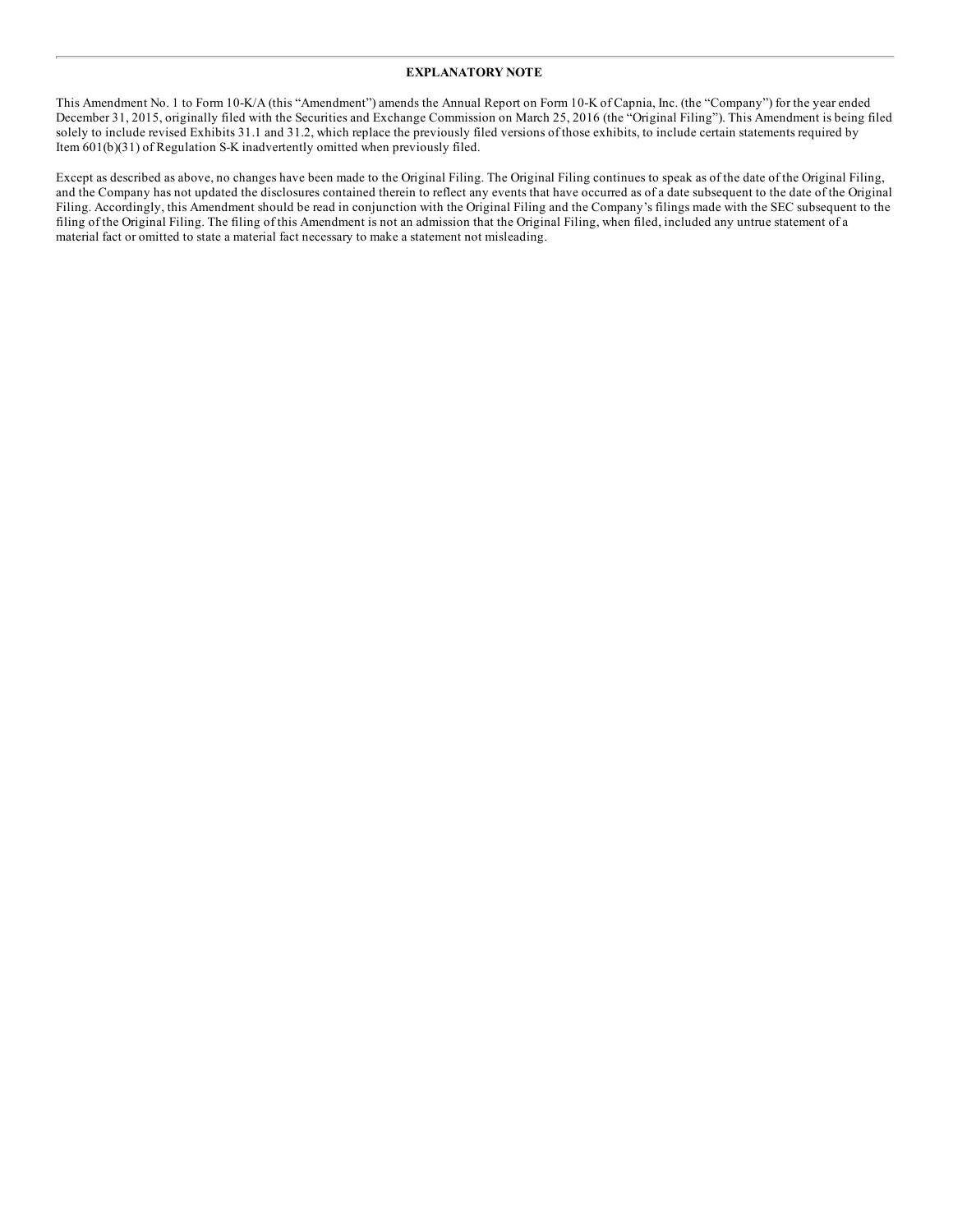# **PART IV**

# **Item 15. Exhibits, Financial Statement Schedules**

The following documents are filed as exhibits to this Amendment:

| Exhibit<br><b>Number</b> |                                                                                                                                                  |      | <b>Incorporated by Reference</b> |         |               | Filed           |
|--------------------------|--------------------------------------------------------------------------------------------------------------------------------------------------|------|----------------------------------|---------|---------------|-----------------|
|                          | <b>Exhibit Description</b>                                                                                                                       | Form | SEC File No.                     | Exhibit | <b>Filing</b> | <b>Herewith</b> |
| 31.1                     | Certification of Principal Executive Officer pursuant to Rule 13a-14(a) or<br>Rule 15d-14(a) of the Securities Exchange Act of 1934, as amended. |      |                                  |         |               |                 |
| 31.2                     | Certification of Principal Financial Officer pursuant to Rule 13a-14(a) or<br>Rule 15d-14(a) of the Securities Exchange Act of 1934, as amended. |      |                                  |         |               |                 |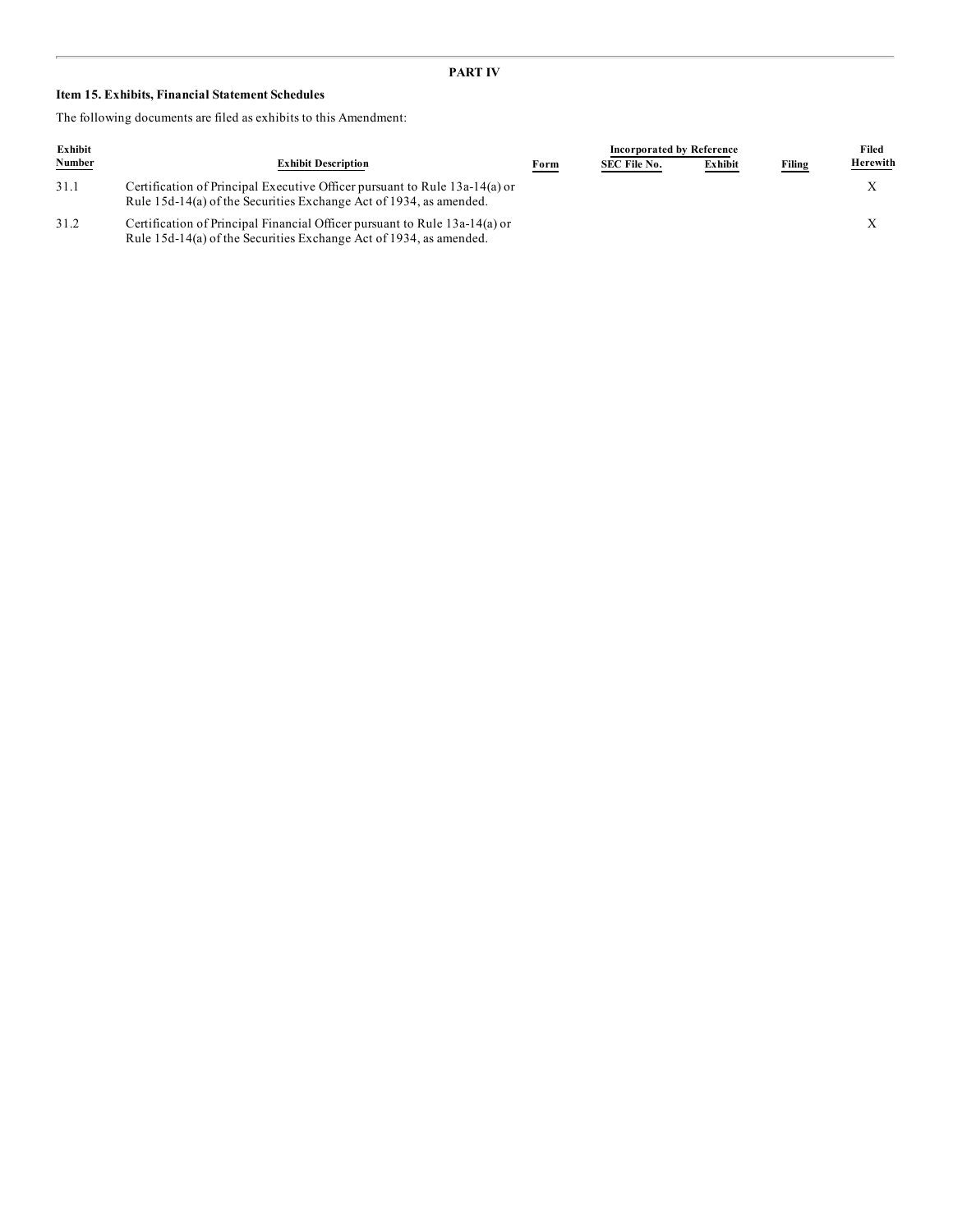## **SIGNATURES**

Pursuant to the requirements of Section 13 or 15(d) of the Securities Exchange Act of 1934, the registrant has duly caused this report to be signed on its behalf by the undersigned, thereunto duly authorized.

CAPNIA, INC.

August 9, 2016 By: /s/ Anish Bhatnagar, M.D.

Anish Bhatnagar, M.D., President and Chief Executive Officer

August 9, 2016 By: /s/ David O'Toole

David O'Toole, Senior Vice President, Chief Financial Officer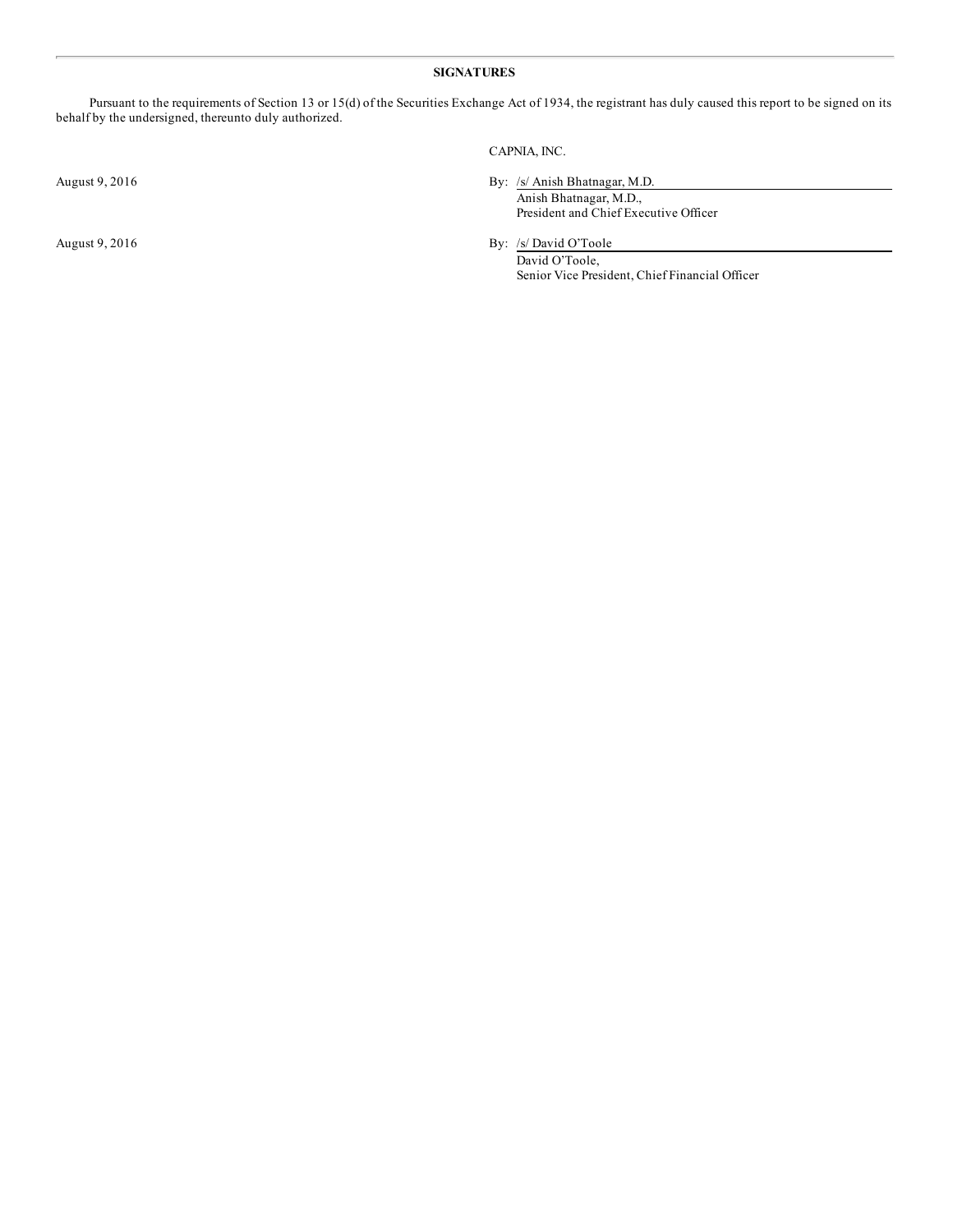# **EXHIBIT INDEX**

| Exhibit<br><b>Number</b> | <b>Exhibit Description</b>                                                                                                                       | Form | <b>Incorporated by Reference</b><br><b>SEC File No.</b> | Exhibit | <b>Filing</b> | Filed<br><b>Herewith</b> |
|--------------------------|--------------------------------------------------------------------------------------------------------------------------------------------------|------|---------------------------------------------------------|---------|---------------|--------------------------|
| 31.1                     | Certification of Principal Executive Officer pursuant to Rule 13a-14(a)<br>or Rule 15d-14(a) of the Securities Exchange Act of 1934, as amended. |      |                                                         |         |               |                          |
| 31.2                     | Certification of Principal Financial Officer pursuant to Rule 13a-14(a) or<br>Rule 15d-14(a) of the Securities Exchange Act of 1934, as amended. |      |                                                         |         |               |                          |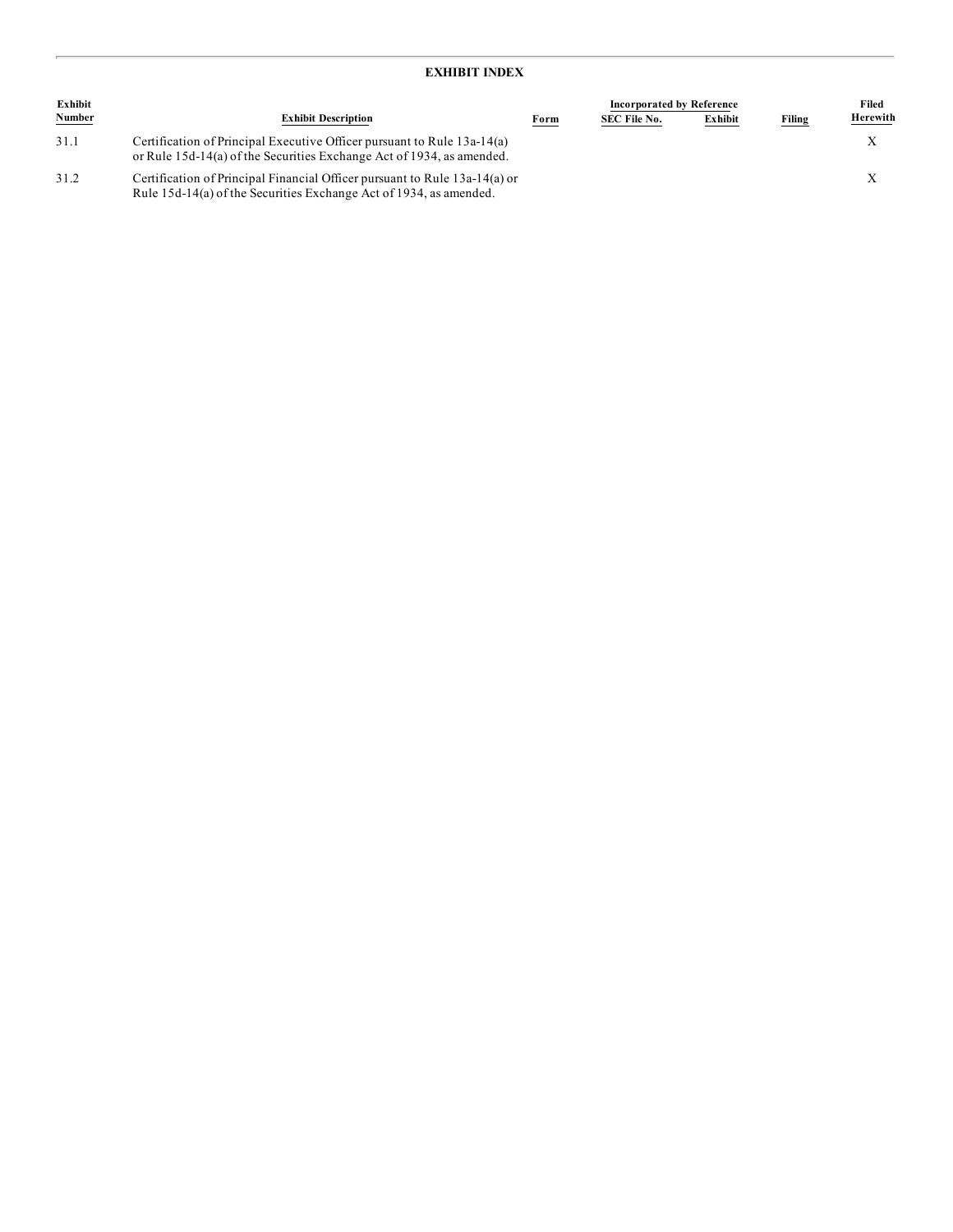#### **Certification of President and Chief Executive Officer Pursuant to Section 302 of the Sarbanes-Oxley Act of 2002**

I, Anish Bhatnagar, M.D., certify that:

1. I have reviewed this annual report on Form 10-K of Capnia, Inc.;

2. Based on my knowledge, this report does not contain any untrue statement of a material fact or omit to state a material fact necessary to make the statements made, in light of the circumstances under which such statements were made, not misleading with respect to the period covered by this report;

3. The registrant's other certifying officer(s) and I are responsible for establishing and maintaining disclosure controls and procedures (as defined in Exchange Act Rules 13a-15(e) and 15d-15(e)) and internal control over financial reporting (as defined in Exchange Act Rules 13a-15(f) and 15d-15(f)) for the registrant and have:

(a) Designed such disclosure controls and procedures, or caused such disclosure controls and procedures to be designed under our supervision, to ensure that material information relating to the registrant, including its consolidated subsidiaries, is made known to us by others within those entities, particularly during the period in which this report is being prepared;

(b) Designed such internal control over financial reporting, or caused such internal control over financial reporting to be designed under our supervision, to provide reasonable assurance regarding the reliability of financial reporting and the preparation of financial statements for external purposes in accordance with generally accepted accounting principles;

(c) Evaluated the effectiveness of the registrant's disclosure controls and procedures and presented in this report our conclusions about the effectiveness of the disclosure controls and procedures, as of the end of the period covered by this report based on such evaluation; and

(d) Disclosed in this report any change in the registrant's internal control over financial reporting that occurred during the registrant's most recent fiscal quarter (the registrant's fourth fiscal quarter in the case of an annual report) that has materially affected, or is reasonably likely to materially affect, the registrant's internal control over financial reporting; and

4. The registrant's other certifying officer(s) and I have disclosed, based on our most recent evaluation of internal control over financial reporting, to the registrant's auditors and the audit committee of the registrant's board of directors (or persons performing the equivalent functions):

(a) All significant deficiencies and material weaknesses in the design or operation of internal control over financial reporting which are reasonably likely to adversely affect the registrant's ability to record, process, summarize and report financial information; and

(b) Any fraud, whether or not material, that involves management or other employees who have a significant role in the registrant's internal control over financial reporting.

Date: August 9, 2016 /s/ Anish Bhatnagar, M.D.

Anish Bhatnagar, M.D., President and Chief Executive Officer